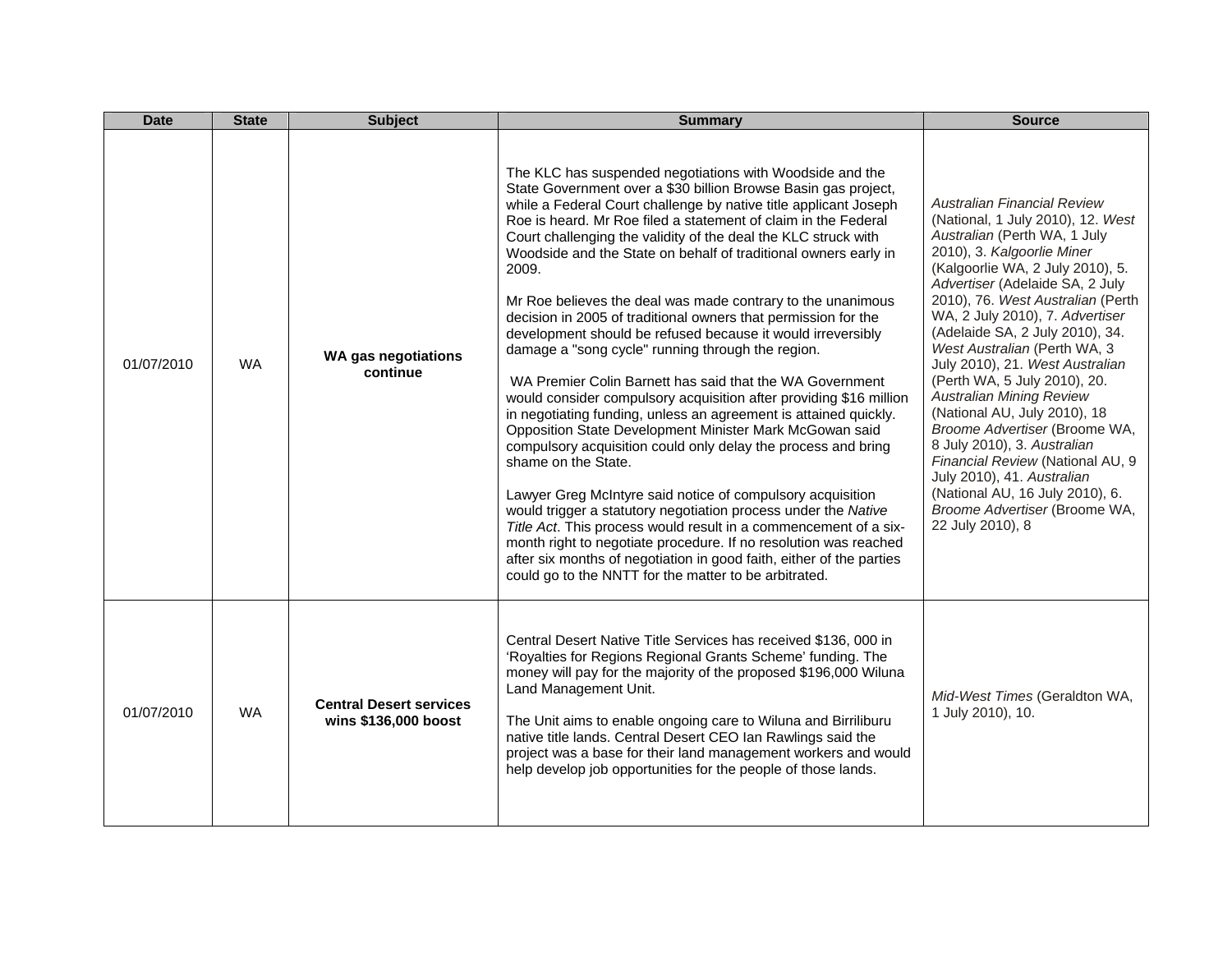| 01/07/2010 | <b>WA</b> | <b>Men's action like</b><br>'home invasion' | Barrister, George Irving, hired by the Kimberley Land Council to<br>defend accused men Lenny and John Hopiga, has described the<br>actions of two men who were allegedly assaulted after they<br>entered native title lands south of Bidyadanga as being equivalent<br>to a home invasion.<br>Bidyadanga law man Lenny Hopiga faces two counts of assault<br>occasioning bodily harm and carrying an article with intent to<br>cause fear and John Hopiga one count of wilfully destroying<br>property and threats to injure over the incident in September<br>2008. Mr Irving said he would argue the men's actions were<br>appropriate and they were within their duty, obligation and right to<br>protect their land.<br>Mr Irving also said the lands surrounding Bidyadanga were a<br>private pastoral lease, owned by the Karajarri Traditional Lands<br>Association on behalf of the Karajarri traditional owners. The<br>Karajarri people won native title over the area in 2002, giving<br>them exclusive possession $-$ the right to exclude anyone from the<br>property. The trial will resume in November when anthropologists<br>will be called on to complete the evidence. | Broome Advertiser (Broome WA,<br>1 July 2010), 9. West Australian<br>(Perth, 23 July 2010), 16. Broome<br>Advertiser (Broome WA, 29 July<br>$2010$ , 6                                                                                                                                                                                                                                                                                                                                                                                                                                                                                                                                                         |
|------------|-----------|---------------------------------------------|-------------------------------------------------------------------------------------------------------------------------------------------------------------------------------------------------------------------------------------------------------------------------------------------------------------------------------------------------------------------------------------------------------------------------------------------------------------------------------------------------------------------------------------------------------------------------------------------------------------------------------------------------------------------------------------------------------------------------------------------------------------------------------------------------------------------------------------------------------------------------------------------------------------------------------------------------------------------------------------------------------------------------------------------------------------------------------------------------------------------------------------------------------------------------------------------|----------------------------------------------------------------------------------------------------------------------------------------------------------------------------------------------------------------------------------------------------------------------------------------------------------------------------------------------------------------------------------------------------------------------------------------------------------------------------------------------------------------------------------------------------------------------------------------------------------------------------------------------------------------------------------------------------------------|
| 01/07/2010 | QLD       | <b>Torres Strait Sea Claim</b>              | Torres Strait Islanders have won a nine-year court process to<br>secure native title rights over a vast tract of ocean to Australia's<br>north. Federal Court Justice Paul Finn yesterday ruled in favour of<br>their claim, covering more than 40,000 square kilometres of<br>ocean between the top of Cape York and Papua New Guinea.<br>Justice Paul Finn of the Federal Court accepted the islanders had<br>"non-exclusive" rights to the area, giving them ownership of<br>waters but not excluding the access of others, such as<br>commercial fisherman.<br>Justice Finn ruled that the Torres Strait Islanders formed one<br>society and that their native title rights included marine resources<br>for trading or commercial purposes. The Queensland and Federal<br>Governments opposed the claim. The Queensland Government<br>on the basis that there were 13 groups and the Federal<br>Government deemed there to be four.<br>This is the first time commercial rights have been included in a<br>native title determination.                                                                                                                                               | Cairns Post (Cairns QLD, 1 July<br>2010), 4. Barrier Daily Truth<br>(Broken Hill NSW, 3 July 2010),<br>7. Ballarat Courier (Ballarat VIC,<br>3 July 2010), 22. Illawarra<br>Mercury (Wollongong NSW, 3<br>July 2010), 7. Advocate (Coffs<br>Harbour, 3 July 2010), 27.<br>Kalgoorlie Miner (Kalgoorlie WA,<br>3 July 2010), 8. Canberra Times<br>(Canberra ACT, 3 July 2010), 7.<br>Weekend Australian (National<br>AU, 3 July 2010), 8. Courier Mail<br>(Brisbane QLD, 3 July 2010),<br>2010. West Australian (Perth<br>WA, 3 July 2010), 11. Northern<br>Territory News (Darwin NT, 3<br>July 2010), 16. Daily Liberal<br>(Dubbo NSW, 3 July 2010), 14.<br>Sunshine Coast Daily<br>(Maroochydore QLD, 3 July |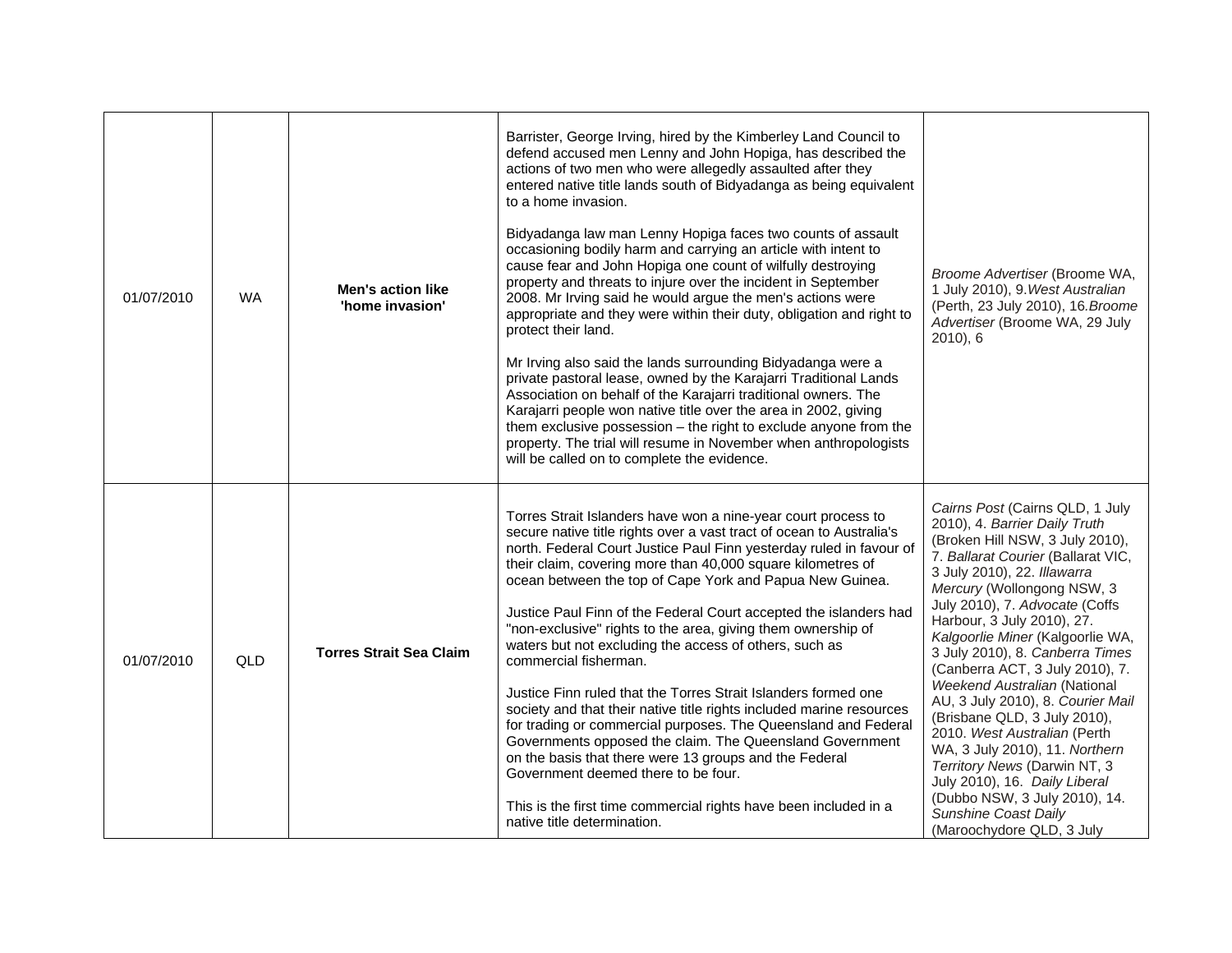|            |           |                                               |                                                                                                                                                                                                                                                                                                                                                                                                    | 2010), 24. Northern Daily Leader<br>(Tamworth NSW, 3 July 2010),<br>17. Townsville Bulletin<br>(Townsville QLD, 3 July 2010),<br>21. Shepparton News<br>(Shepparton VIC, 3 July 2010),<br>17. Launceston Examiner<br>(Launceston TAS, 3 July 2010),<br>4. Launceston Examiner<br>(Launceston TAS, 3 July 2010),<br>8. Warrnambool Standard<br>(Warrnambool VIC, 3 July 2010),<br>16. Australian Financial Review<br>(National AU, 3 July 2010), 15.<br>Weekend Post (Cairns QLD, 3<br>July 2010), 2. Daily Advertiser<br>(Wagga Wagga NSW, 3 July<br>2010), 22. Sunraysia Daily<br>(Mildura VIC, 3 July 2010), 26.<br>Newcastle Herald (Newcastle<br>NSW, 3 July 2010), 30. Border<br>Mail (Albury Wodonga VIC, 3<br>July 2010), 29. Torres News<br>(Thursday Island QLD, 7 July<br>2010), 1. Australian Financial<br>Review (National AU, 8 July<br>2010), 60. National Indigenous<br>Times (Malua Bay NSW, 8 July<br>2010), 5. Torres News (Thursday<br>Island QLD, 21 July 2010),<br>7. Western Cape Bulletin (Weipa<br>QLD, 14 July 2010), 6. Western<br>Cape Bulletin (Weipa QLD, 7<br>July 2010), 10. Torres News |
|------------|-----------|-----------------------------------------------|----------------------------------------------------------------------------------------------------------------------------------------------------------------------------------------------------------------------------------------------------------------------------------------------------------------------------------------------------------------------------------------------------|-------------------------------------------------------------------------------------------------------------------------------------------------------------------------------------------------------------------------------------------------------------------------------------------------------------------------------------------------------------------------------------------------------------------------------------------------------------------------------------------------------------------------------------------------------------------------------------------------------------------------------------------------------------------------------------------------------------------------------------------------------------------------------------------------------------------------------------------------------------------------------------------------------------------------------------------------------------------------------------------------------------------------------------------------------------------------------------------------------------------------|
|            |           |                                               |                                                                                                                                                                                                                                                                                                                                                                                                    | (Thursday Island, 14 July 2010),<br>4.                                                                                                                                                                                                                                                                                                                                                                                                                                                                                                                                                                                                                                                                                                                                                                                                                                                                                                                                                                                                                                                                                  |
| 02/07/2010 | <b>WA</b> | <b>Native title ruling</b><br>a win for Martu | A test case brought by the Central Desert Native Title Services for<br>the Martu people resulted in the judgement that full native title<br>rights and interests continued to exist over areas covered by<br>mining leases granted between 1975 and 1993.<br>The Central Desert Native Title Services stated where there had<br>been no earlier tenure and the grant of a mining lease during that | Kalgoorlie Miner (Kalgoorlie WA,<br>2 July 2010), 3.                                                                                                                                                                                                                                                                                                                                                                                                                                                                                                                                                                                                                                                                                                                                                                                                                                                                                                                                                                                                                                                                    |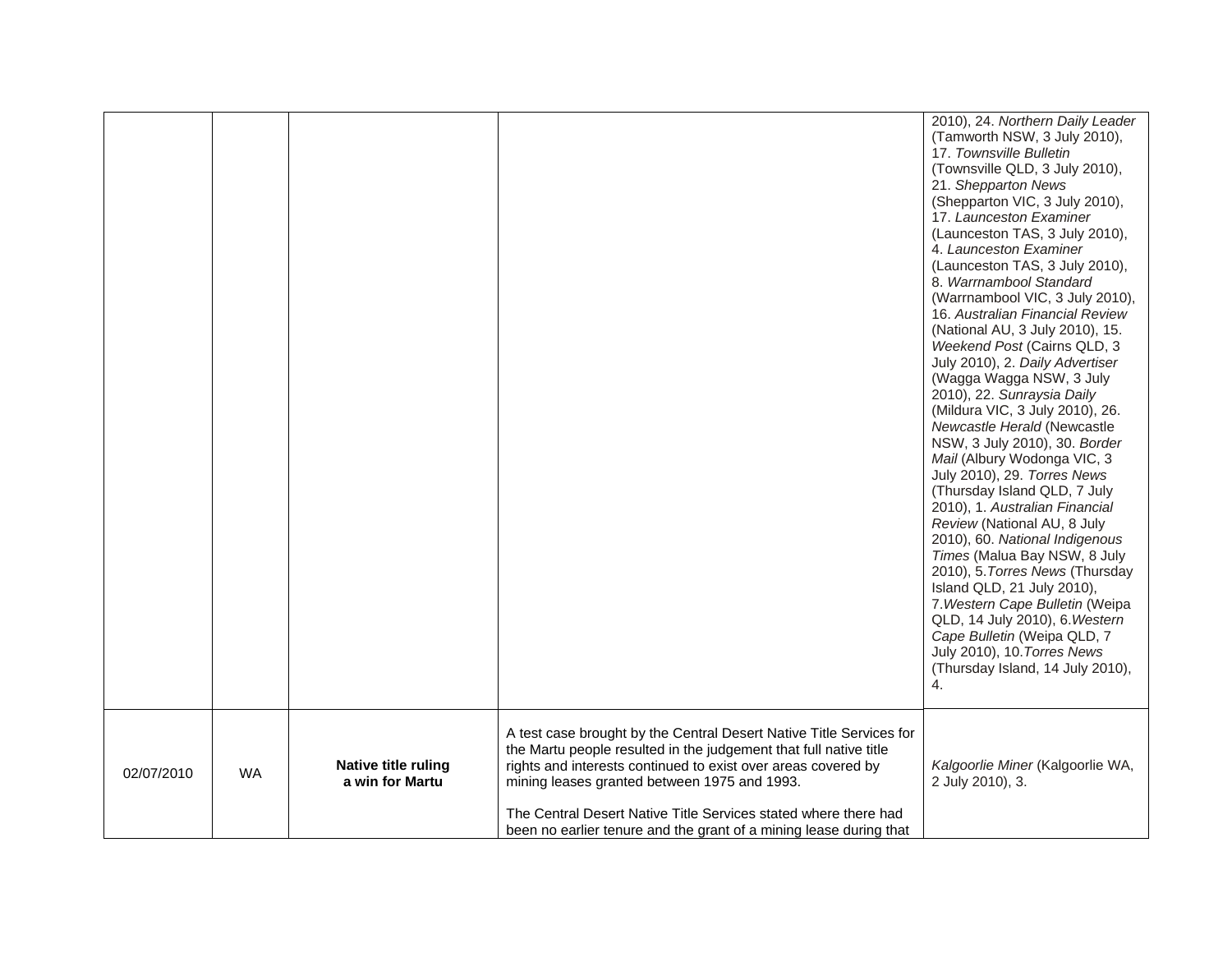|            |            |                                                                                  | period was now considered a 'Category C Past Act' under the<br>Native Title Act 1993 (Cth).<br>This means the 'non-extinguishment principle' applies. The<br>mining lessee may still carry out all the operation permitted under<br>the lease, but it will not extinguish native title and the native title<br>holders will be entitled to compensation for any disturbance on<br>their land.                                                                                                                                                                                                                                                                                                                                                                                                                                                       |                                                                                            |
|------------|------------|----------------------------------------------------------------------------------|-----------------------------------------------------------------------------------------------------------------------------------------------------------------------------------------------------------------------------------------------------------------------------------------------------------------------------------------------------------------------------------------------------------------------------------------------------------------------------------------------------------------------------------------------------------------------------------------------------------------------------------------------------------------------------------------------------------------------------------------------------------------------------------------------------------------------------------------------------|--------------------------------------------------------------------------------------------|
| 03/07/2010 | <b>QLD</b> | Native title rights<br>take another step                                         | The Girramay People have completed the last step required for<br>the recognition of their native title rights - the registration of four<br>Indigenous land use agreements (ILUAs) negotiated with parties<br>to their claim in Far North Queensland.<br>National Native Title Tribunal member Graham Fletcher, who<br>mediated between the parties, said the registration of the ILUAs<br>brought into effect the native title determination made by the<br>Federal Court of Australia on December 10, 2009. The<br>determination recognised the Girramay People's non-exclusive<br>rights over 16 parcels of unallocated state land from Cardwell to<br>Bilyana and Murray Upper area.                                                                                                                                                            | Innisfail Advocate (Innisfail QLD,<br>3 July 2010), 13.                                    |
| 3/07/2010  | <b>WA</b>  | <b>Pilbara traditional owners</b><br>announce pipeline<br>agreement with Chevron | The Kuruma Marthudunera (KM) people are this week celebrating<br>the conclusion of negotiations with Chevron Australia for the<br>future construction of a domestic gas pipeline from Barrow Island<br>through the KM peoples' native title claim area.<br>The agreement was officially endorsed at a meeting held in Point<br>Samson Friday, 18 June, and was attended by KM community<br>members and Chevron representatives.<br>The project involves the construction of a single gas pipeline to<br>connect a processing plant on Barrow Island with the Dampier to<br>Bunbury natural gas pipeline. The agreement provides for the<br>payment of compensation to the KM people for the impact on<br>their native title rights and interests and upholds their continued<br>rights to access the area under their traditional laws and customs. | Pilbara Echo (Pilbara WA, 3 July<br>2010), 5. Yamaji News<br>(Geraldton WA, July 2010), 20 |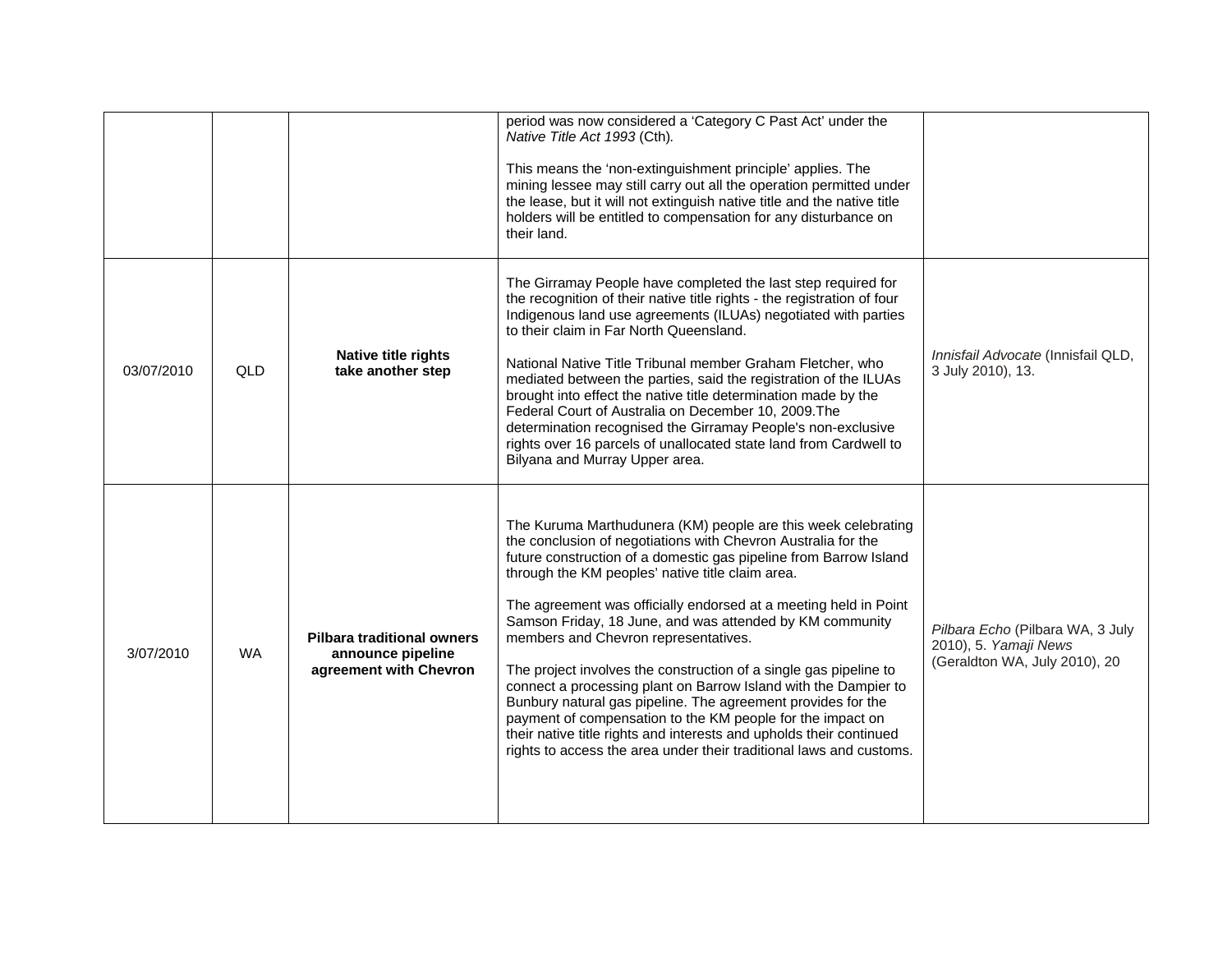| 04/07/2010 | AU         | <b>Native title reforms</b><br>proposed                                        | The Federal Government has released a list of proposed reforms<br>to the native title system. The public discussion paper 'Leading<br>practice agreements: maximising outcomes from native title<br>benefits' includes plans for an independent body to review<br>agreements, and a simplification of the claims process. Click here<br>to visit the FaHCSIA website to download the discussion paper.                                                                                                                                                                                                                                                                                                                                                                                                                                                                                                                                                               | Sunday Tasmanian (Hobart TAS,<br>4 July 2010), 10. Sunday<br>Telegraph (Sydney NSW, 4 July<br>2010), 13. Sunday Territorian<br>(Darwin NT, 4 July 2010), 5.<br>Sunday Canberra Times<br>(Canberra ACT, 4 July 2010), 7. |
|------------|------------|--------------------------------------------------------------------------------|----------------------------------------------------------------------------------------------------------------------------------------------------------------------------------------------------------------------------------------------------------------------------------------------------------------------------------------------------------------------------------------------------------------------------------------------------------------------------------------------------------------------------------------------------------------------------------------------------------------------------------------------------------------------------------------------------------------------------------------------------------------------------------------------------------------------------------------------------------------------------------------------------------------------------------------------------------------------|-------------------------------------------------------------------------------------------------------------------------------------------------------------------------------------------------------------------------|
| 07/07/2010 | <b>VIC</b> | Native title proposal                                                          | Boort could have a multi-million dollar cultural and environmental<br>centre, under a plan that is being negotiated between the State<br>Government and the Dja Dja Wurrung Native Title Group. The<br>proposed multi-purpose centre could combine an art gallery,<br>museum, office, educational facilities and conference centre, with<br>other tourist attractions including environmental tours.                                                                                                                                                                                                                                                                                                                                                                                                                                                                                                                                                                 | Loddon Times (Loddon VIC, 7<br>July 2010), 1.                                                                                                                                                                           |
| 8/07/2010  | AU         | <b>Indigenous Land</b><br><b>Corporation secures reliable</b><br>income stream | Following the passing of the Social Security and Other Legislation<br>Amendment (Welfare Reform and Reinstatement of Racial<br>Discrimination Act) Act 2010 the Indigenous Land Corporation<br>(ILC) will receive a minimum Australian Government payment of<br>\$45 million each year to continue its important role in purchasing<br>and managing land to benefit Indigenous communities.<br>This delivers on a 2007 election commitment to provide the ILC<br>with a steady and reliable income stream. The current funding<br>arrangements had led to erratic annual payments. Over the past<br>five years these payments have ranged from nil to \$71.9 million.<br>The new funding arrangements recognise the ILC's valuable role<br>in working with Indigenous corporations to deliver economic,<br>environmental, social and cultural benefits to Indigenous people<br>who are unable to claim rights and interests in land through the<br>Native Title Act. | <b>National Indigenous Times</b><br>(Malua Bay NSW, 8 July 2010),<br>4.                                                                                                                                                 |
| 10/07/2010 | <b>WA</b>  | <b>Karratha Land Agreement</b>                                                 | The Western Australia State Government and the Ngarluma<br>Aboriginal Corporation have signed an agreement which will<br>make land available for development in Karratha. Brendon Grylls<br>the Regional Development and Lands Minister said the<br>agreement enabled the Government to proceed with a number of<br>proposed developments in the town, as well as providing benefits<br>for the Ngarluma native title holders.                                                                                                                                                                                                                                                                                                                                                                                                                                                                                                                                       | Pilbara Echo (Pilbara WA, 10<br>July 2010), 3.                                                                                                                                                                          |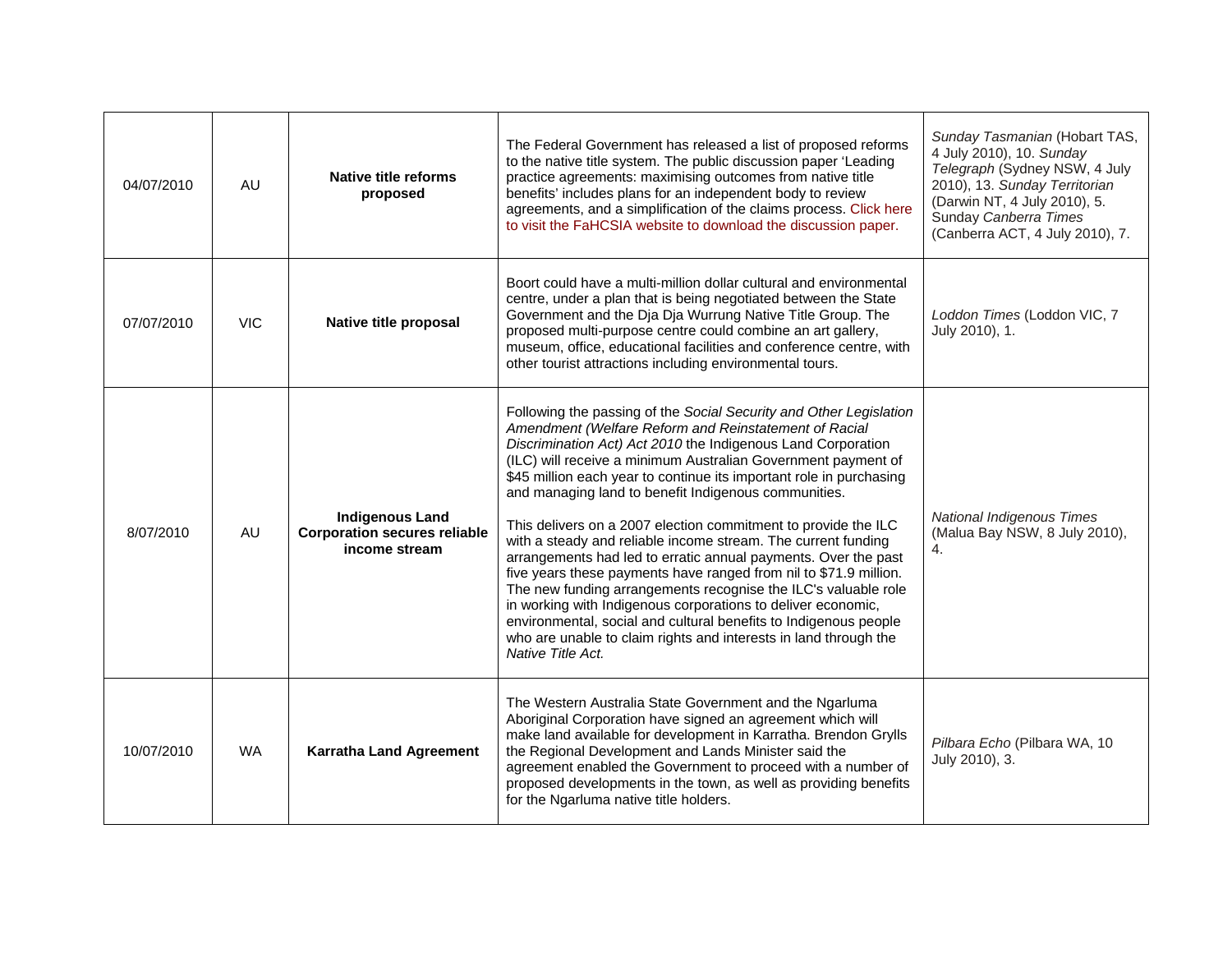| 10/07/2010 | <b>QLD</b> | <b>Land Use Deal</b>                                    | Charters Towers Regional Council, Isaac Regional Council,<br>Whitsunday Regional Council and the Jangga People have<br>celebrated the signing of an Indigenous land use agreement<br>(ILUA) at a ceremony at Mount Coolon. The ILUA covers more<br>than 20,700 sq km centred on the township of Mt Coolon, 120km<br>west of Mackay and 150km south of Townsville under a native<br>title claim. It provides a way forward where local government can<br>work together with the traditional owners, the Jangga people, and<br>all parties' rights are protected. The National Native Title Tribunal<br>registered the legally binding agreement on February 11, 2010.                                                              | Morning Bulletin (Rockhampton<br>QLD, 10 July 2010), 12. Daily<br>Mercury (Mackay QLD, 12 July<br>2010), 4. Morning Bulletin<br>(Rockhampton QLD, 12 July<br>2010), 4. Daily Mercury (Mackay<br>QLD, 20 July 2010), 4 |
|------------|------------|---------------------------------------------------------|-----------------------------------------------------------------------------------------------------------------------------------------------------------------------------------------------------------------------------------------------------------------------------------------------------------------------------------------------------------------------------------------------------------------------------------------------------------------------------------------------------------------------------------------------------------------------------------------------------------------------------------------------------------------------------------------------------------------------------------|-----------------------------------------------------------------------------------------------------------------------------------------------------------------------------------------------------------------------|
| 10/07/2010 | <b>NSW</b> | <b>National Conference to be</b><br>held in Broken Hill | The National Indigenous Land and Sea Management Conference<br>is held every two years and hosted by an Indigenous community<br>with the host location alternating between inland and coastal<br>communities. The event brings together Indigenous traditional<br>owners and leaders, community organisations and people who<br>work in the environmental conservation industry.<br>This year Broken Hill will host the event, titled Leading<br>Sustainable Tradition, which will focus on issues such as caring<br>for land and water, governance, leadership, climate change,<br>carbon markets, economic development and innovation, and the<br>Indigenous Advisory Committee's draft National Caring for<br>Country strategy. | Barrier Daily Truth (Broken Hill<br>NSW, 10 July 2010), 12.                                                                                                                                                           |
| 19/07/2010 | <b>VIC</b> | <b>Methane Reserves in Colac</b><br><b>District</b>     | A methane mining company is a step closer to producing clean<br>energy from methane reserves in Colac district. The Department<br>of Primary Industries has given notice of an impending licence to<br>explore an area around Barongarook for methane. People<br>opposed to the licence have until October 14 to become a native<br>title claimant and object under the Native Title Act 1993                                                                                                                                                                                                                                                                                                                                     | Colac Herald (Colac VIC, 19 July<br>2010) 12                                                                                                                                                                          |